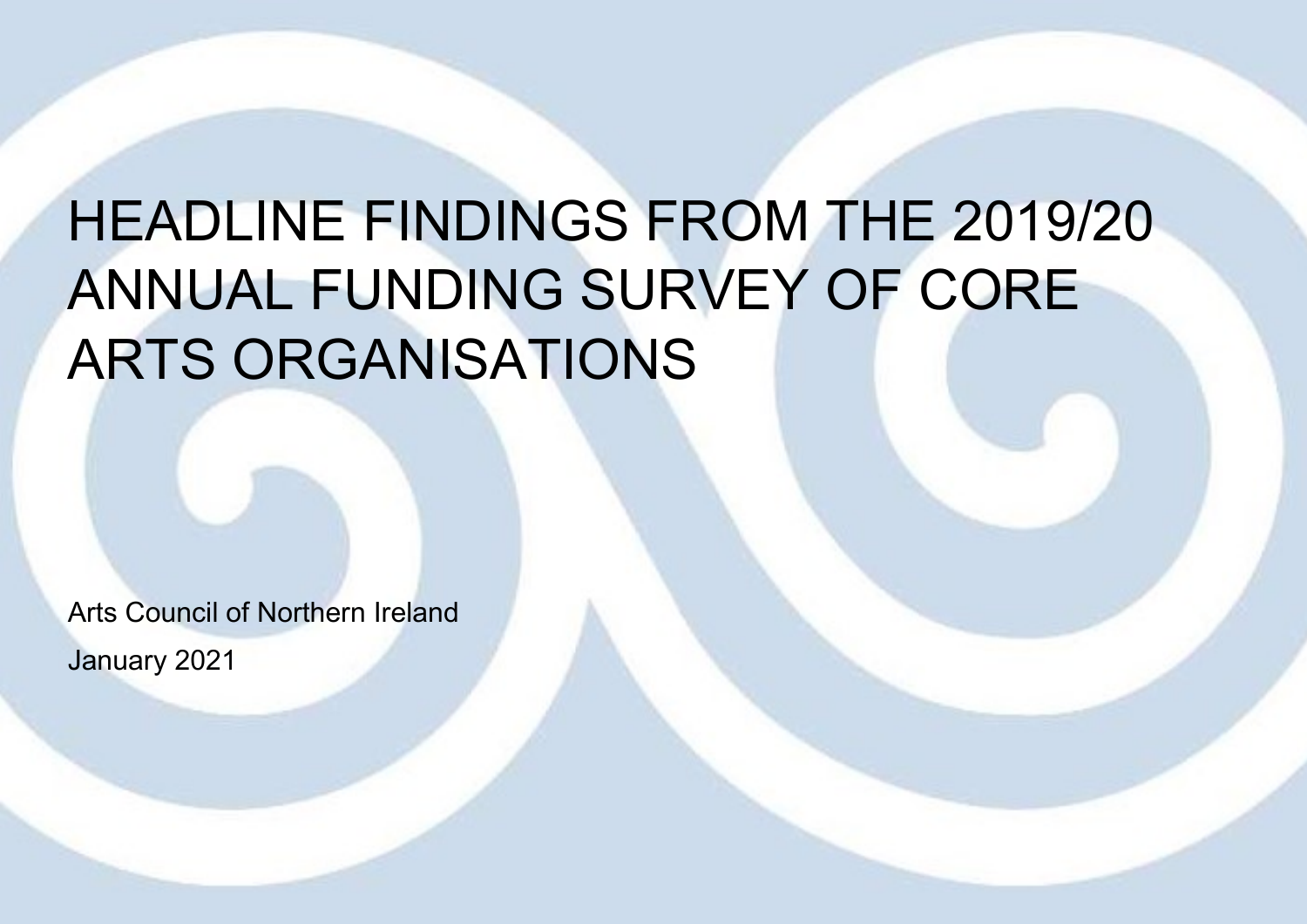

### About the 2019/20 survey

The Arts Council of Northern Ireland is the main support for artists and arts organisations, offering a broad range of funding opportunities through our Exchequer and National Lottery funds. The Annual Funding Programme (AFP) is a grant administered to key clients each year and aims to support Northern Ireland's arts infrastructure through grants to organisations working across all art forms and practices.

Organisations in receipt of funding from the Annual Funding Programme (AFP) from the Arts Council of Northern Ireland, are required to complete an annual survey on the activity they deliver, their workforce composition and income and expenditure for the relevant year.

This report provides a high level summary of outputs in each of these areas for the financial year 2019/20. A number of key output tables have been developed in Excel format to compliment this analysis, they can be found on the Arts Council website.

The data collected provides the Arts Council and its key partners with intelligence to enhance sector support, inform funding applications and monitor its own Five Year Plan: Inspire, Connect, Lead (2019 to 2024).

The enforced lockdown in March 2020, the consequence of the COVID-19 Pandemic, had a significant impact on activity levels that month and had a knock-on effect in other areas of reporting including finance and employment. This impact can be seen in some of the high level outcomes reported here.

In response to the changing methods of engagement developed, at speed, by core funded organisations in 2020/21, a number of changes have been made to the survey questions for next year. The updated survey was circulated to all organisations in May 2020 and will be reported back to the Arts Council at the end of the 2020/21 financial year.

All 97 organisations in receipt of AFP funding in 2019/20 completed the survey. An additional five organisations, transitioning out of the portfolio are not included in this analysis. Organisations participating in the survey are listed in Appendix 1. A total of £12.8m was awarded in funding to these organisations.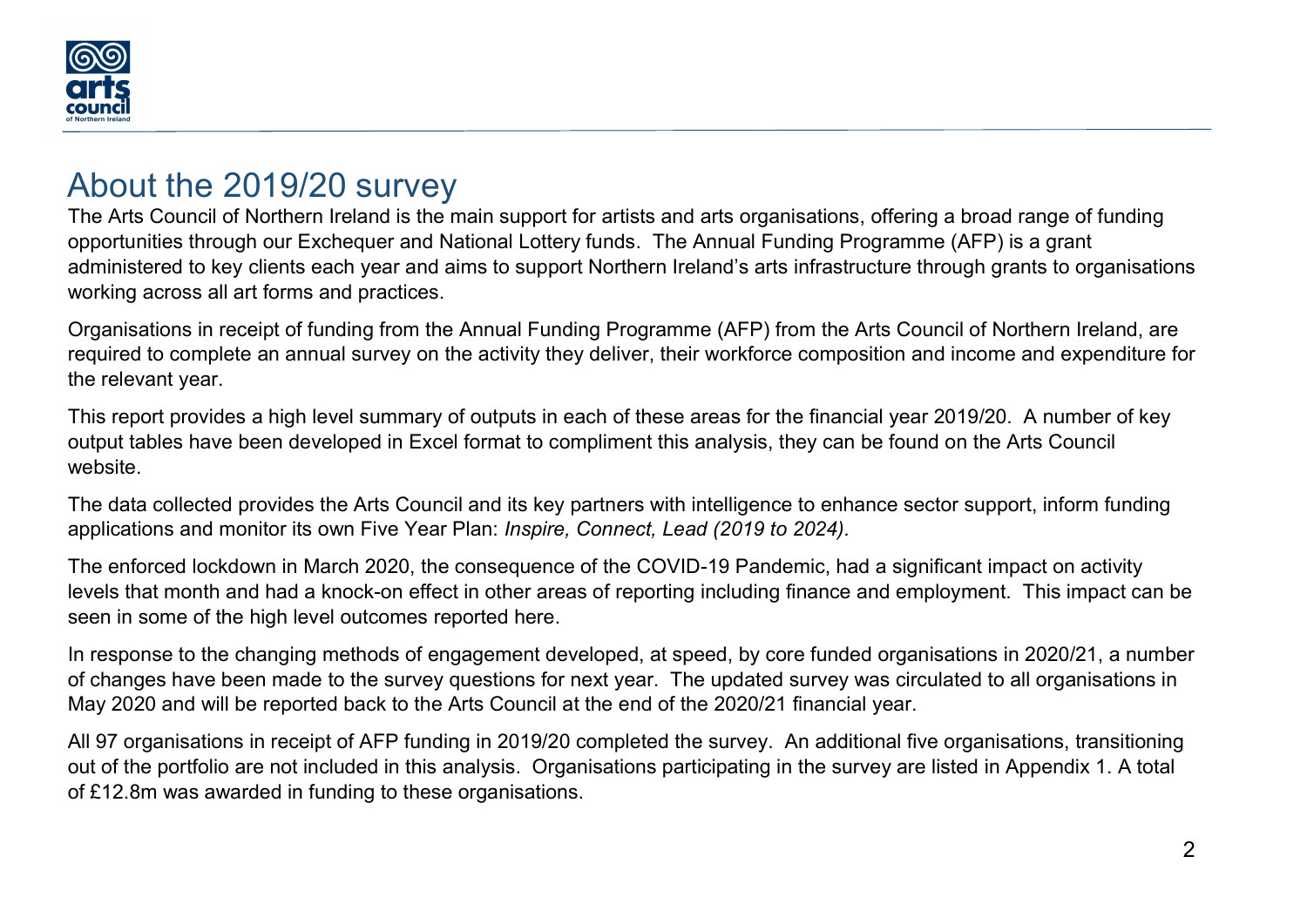

In a number of instances, it has been necessary to exclude extreme responses to ensure trends displayed are an accurate reflection of the portfolio. Referred to as outliers, these figures have been removed as they obscure patterns and trends in the data.

In addition to artform, each organisation is classified by size. This is a key income related variable that helps us compare and contrast outputs and is determined based on total income for a given year. As income often changes each year, there are often changes in the number of organisations associated with each income range. The classifications are: small (less than £200,000), medium (between £200,000 and £800,000), and large size (over £800,000).

To ensure trends are as accurate as possible, a constant sample of 93 organisations has been used.

For further information and support interpreting this year's data please contact g.stevenson@artscouncil-ni.org.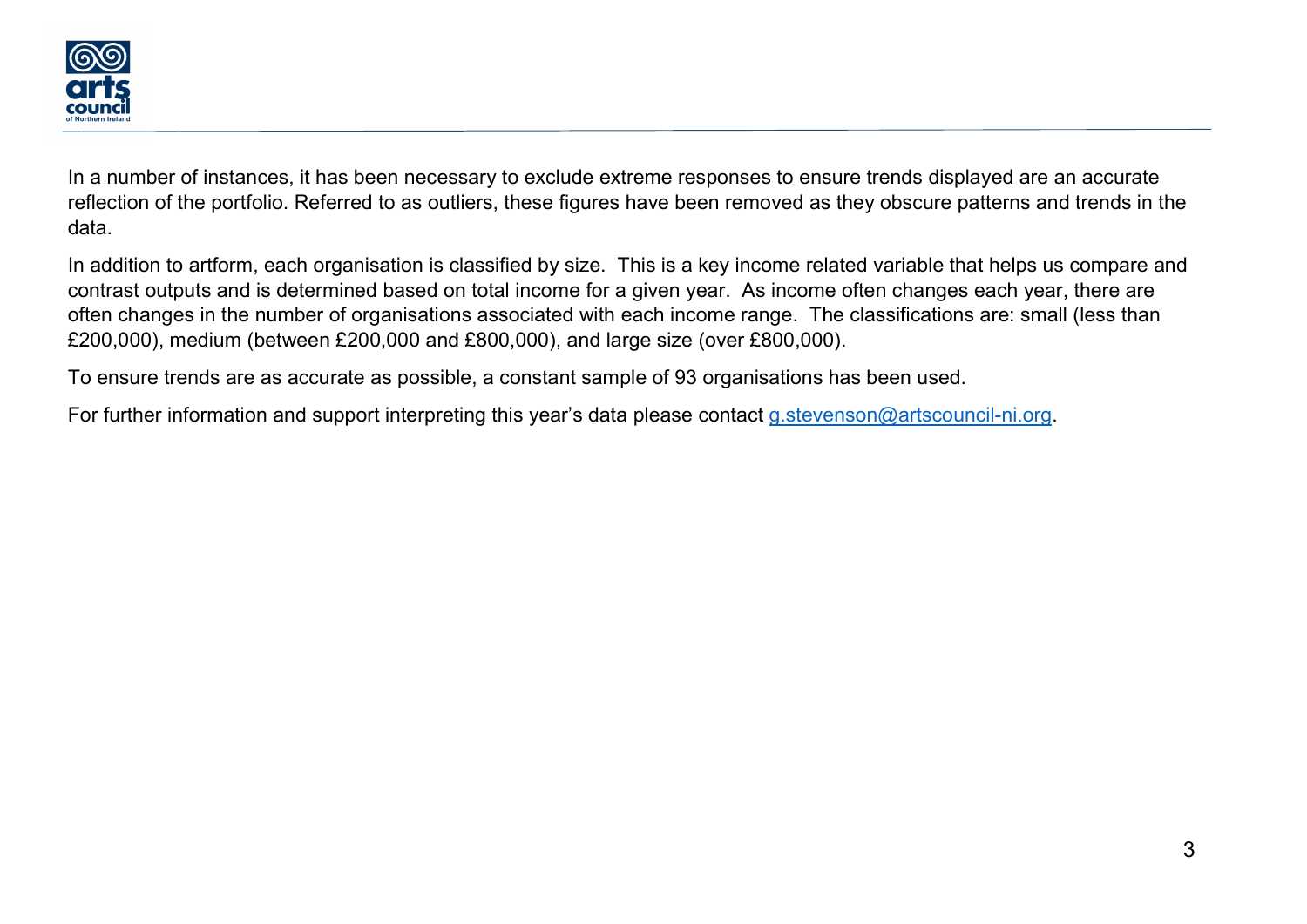

# Funding Summary



Large scale organisations (those generating more than £800k in income), received 48% of the total grant fund in 2019/20. On average, each of the 12 organisations in this category received just over £500k each.

The 40 organisations categorised as 'small' scale (generating less than £200k in income), received 15% of the total grant fund. On average, each of these organisations received £47k.

Twenty eight organisations were classified under the combined arts discipline, more than twice the number of music (13) and drama (13) based organisations. These organisations received a total of £4.5m, the largest proportion of the 2019/20 funding. That equated to an average of £160,181 per organisation.

Music organisations received average awards of £257,647, the largest of all artform areas.

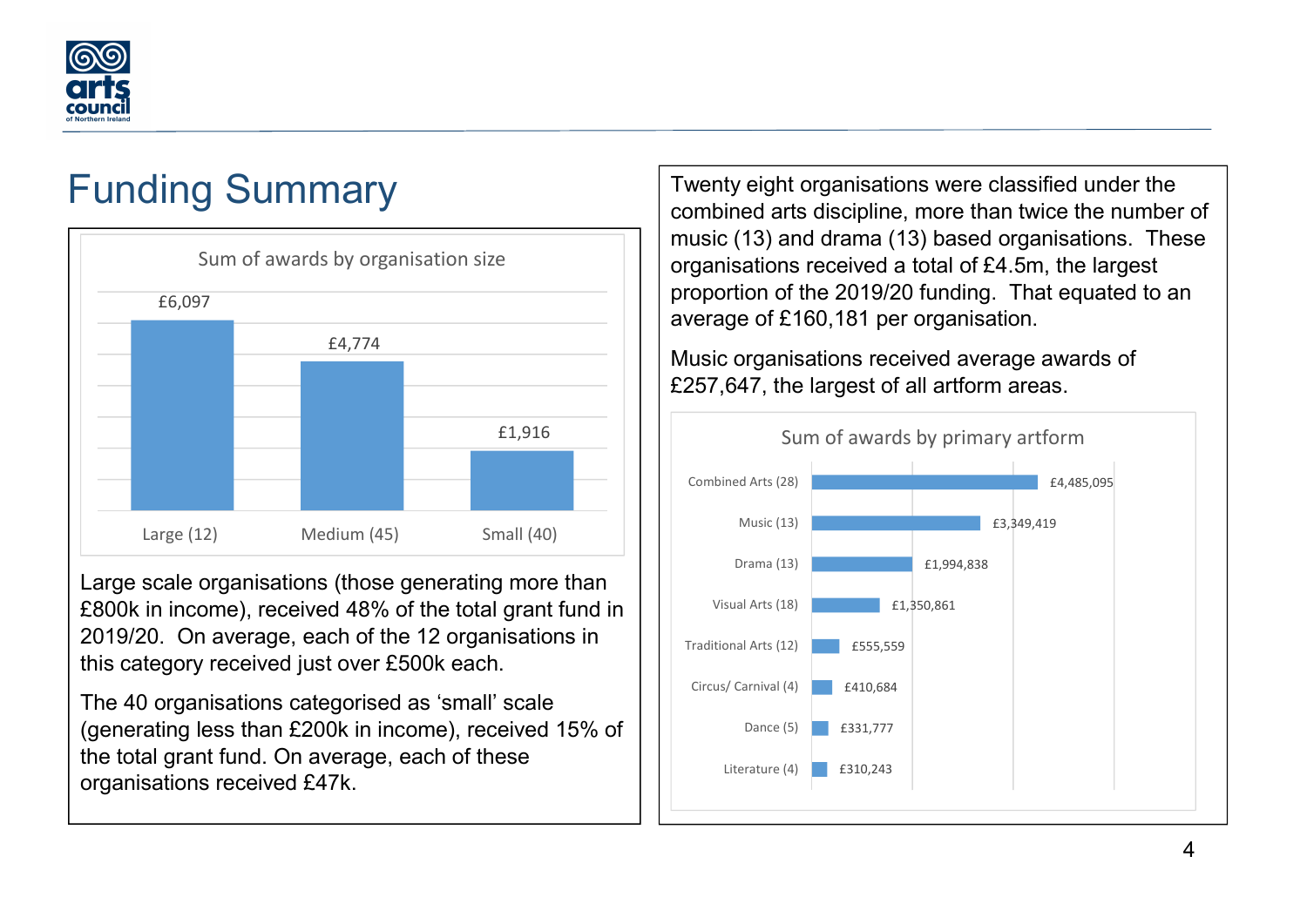

## Finances

 $\overline{a}$ 



Income totalled £50.2m and fell by £3.4m compared to 2018/19.

Earned income generated £22.8m, representing 45% of all income sources. This represents a reduction of 10% compared to the previous year, and is likely to be, in part, consequence of the March lockdown, the result of the COVID-19 pandemic.

Income sourced from NI government departments continues to fall year-on-year. It fell by 6.5% in 2019/20 to £3.3m.



Expenditure totalled £52.3m, with organisations continuing to offset shortfalls in income by keeping expenditure as low as possible.

Compared to last year and based on the constant sample of 93 organisations, there were reductions in expenditure in three catagories: artists costs (-7%), equipment and materials (-17%) and venue costs (-16%).

There was a marginal decrease in year-on-year expenditure of £139k and an overall portfolio deficit of £1.9m for this operating period.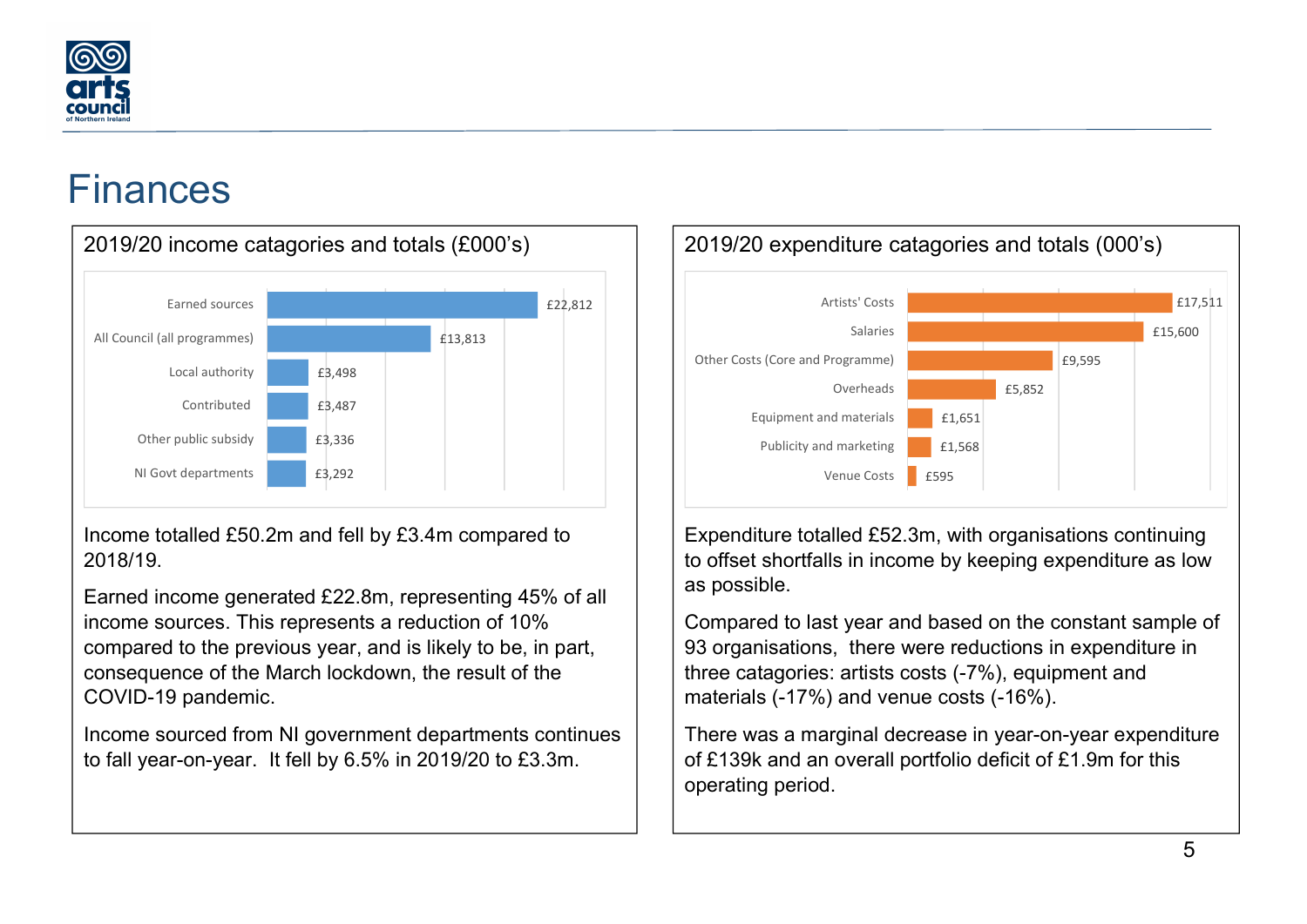

## Activity: half of all NI activity was delivered in the top 10% most deprived Multiple Deprivation Measure (2017)

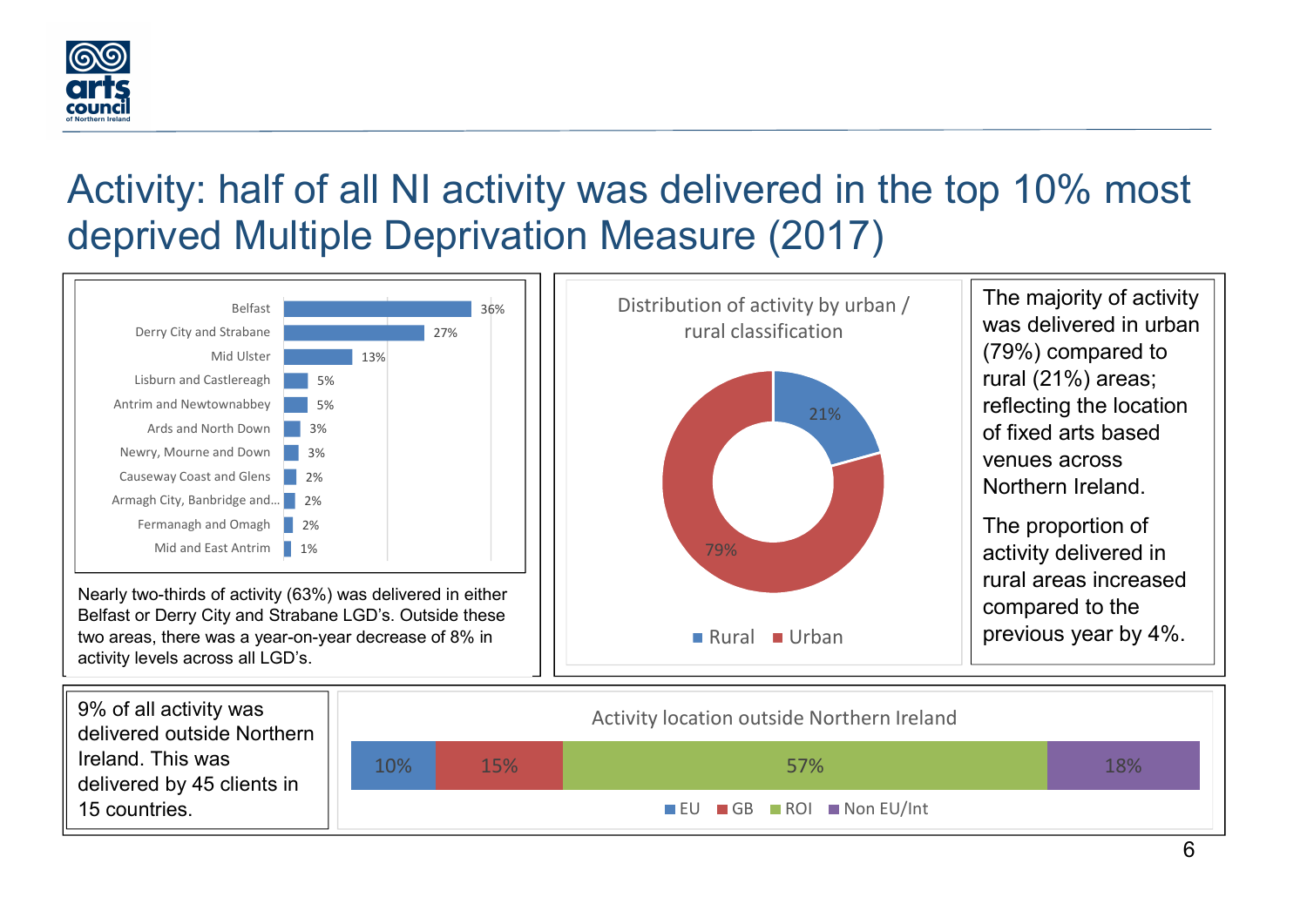

## School based activity: 2,960 activities (performances, participation based events and exhibitions) were delivered in schools during 2019/20.

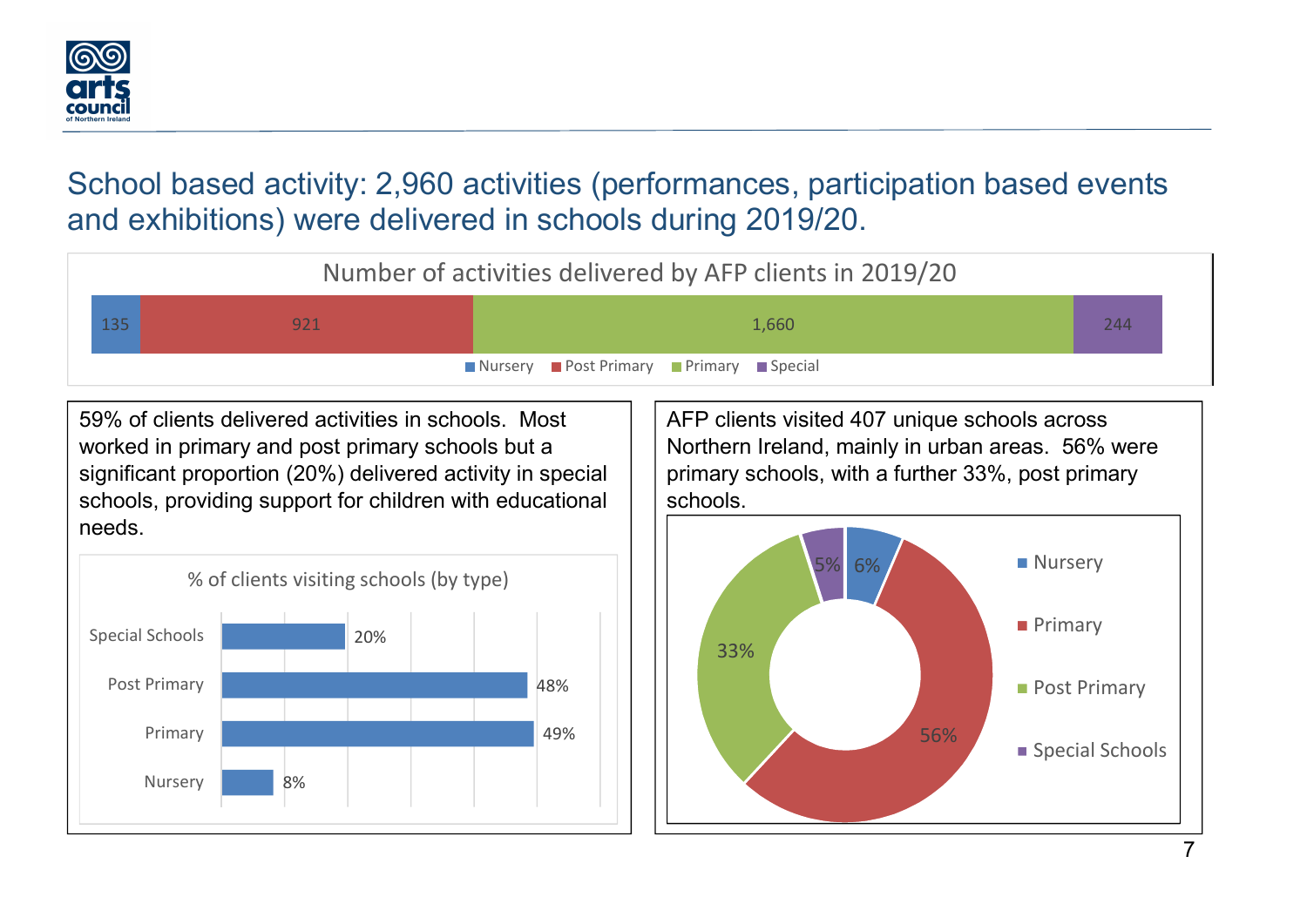

10 organisations delivered over 50% of all school based activities…

| <b>AFP Client</b>                    | <b>Visits</b> | <b>Activities</b> |
|--------------------------------------|---------------|-------------------|
| Source Magazine                      | 67            | 67                |
| The Lyric Theatre (NI)               | 60            | 62                |
| <b>Community Arts Partnership</b>    | 58            | 230               |
| Kids in Control                      | 44            | 106               |
| Poetry Ireland                       | 41            | 84                |
| <b>Ulster Youth Choir</b>            | 41            | 41                |
| <b>Verbal Arts Centre NI Limited</b> | 30            | 256               |
| <b>Ulster Orchestra Society Ltd</b>  | 28            | 393               |
| Young at Art Ltd                     | 28            | 86                |
| All Set Cross Cultural Project       | 27            | 170               |

The overall number of visits made by funded clients to schools fell by a quarter compared to the previous year, with nurseries and special schools most affected.

This is likely, in part, to be due to the enforced school lockdown, the consequence of the COVID-19 pandemic.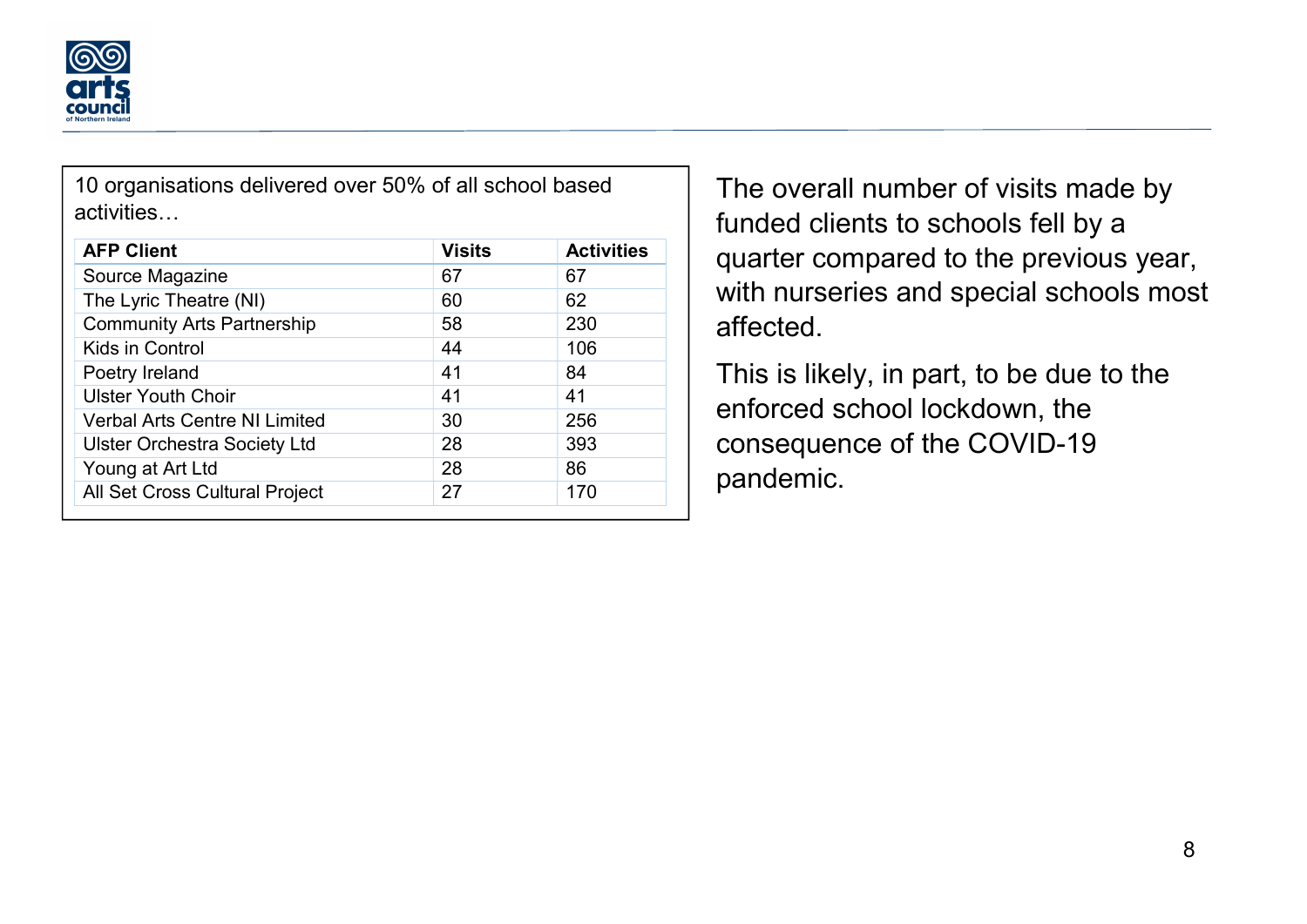

## Employment: AFP funded clients employed 6,409 people in 2019/20, a 7% reduction compared to the previous year.

There were reductions in employment across all category types, with the number of managers, employed on a contract basis, falling by over 10%.

Most of the workforce were employed on a contract basis: for every one person in a permanent role, there were 6 employed on a contract basis.





AFS volunteer numbers fell by 20% compared to the previous year; male volunteers fell by a quarter.

Male Female || 21 to 26 per person Despite this, the number of hours spent volunteering increased to 72,745. This resulted in an overall increase in the average number of volunteer hours from

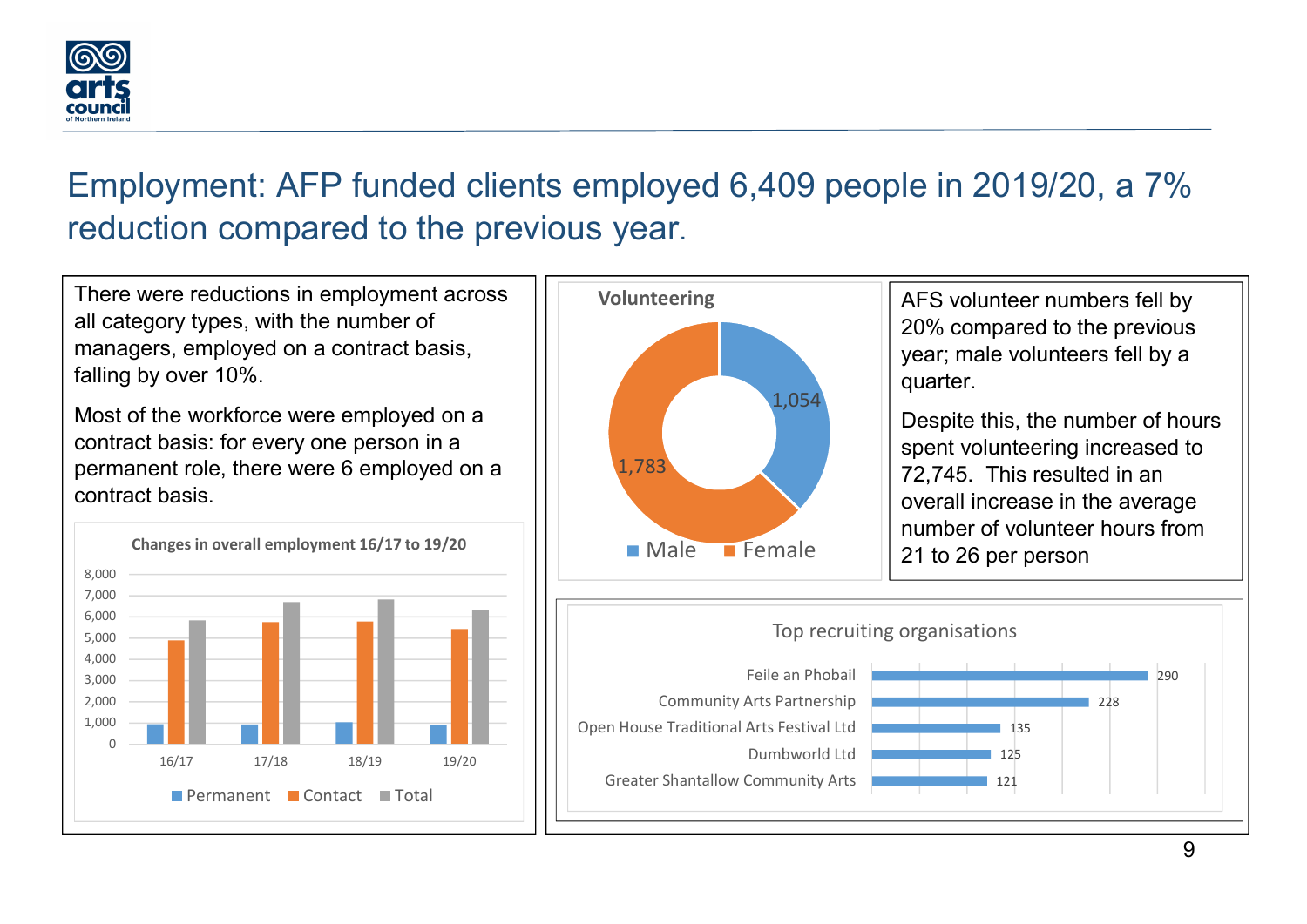

## Diversity: Only 1% of the AFP workforce was from a minority ethnic background in 2019/20



44% 56% female. 48% **1988 1998 1999 10 management roles were** 65% of staff in

48% 52% largely equal, with slightly 49% 51% categories, representation is <sup>35%</sup> <sup>65%</sup> In all other employment Male Female | then males, overall. more females employed

Half of the workforce was aged  $\overrightarrow{AB}$  Age Profile between 25 to 44. Young people are particularly well represented amongst artistic staff.

Over the past four years, the proportion of younger people aged 16 to 24 and older people aged 65+ working for AFP clients has fallen, sharply.



Apprenticeships: 271 apprenticeships were taken on in 2019/20. 83% involved work experience, with only 2% formal apprenticeships.



 $\frac{13\%}{13\%}$  |  $\frac{1}{\frac{13\%}{13\%}}$  | formal apprenticeships have seen the largest  $\frac{25\%}{\frac{1}{25\%}}$  | uplift. The number of paid internships and  $\frac{24\%}{25\%}$  | apprenticeships', which has seen a slight  $\overline{\mathbb{R}}_{\scriptscriptstyle{21\%}}$   $\overline{\phantom{0}}$   $\overline{\phantom{0}}$  have fallen over the parts four years by 51%  $\begin{array}{|c|c|c|}\hline & & & \end{array}$  Recruitment of all types of apprenticeships with the exception of 'unaccredited decline over this period.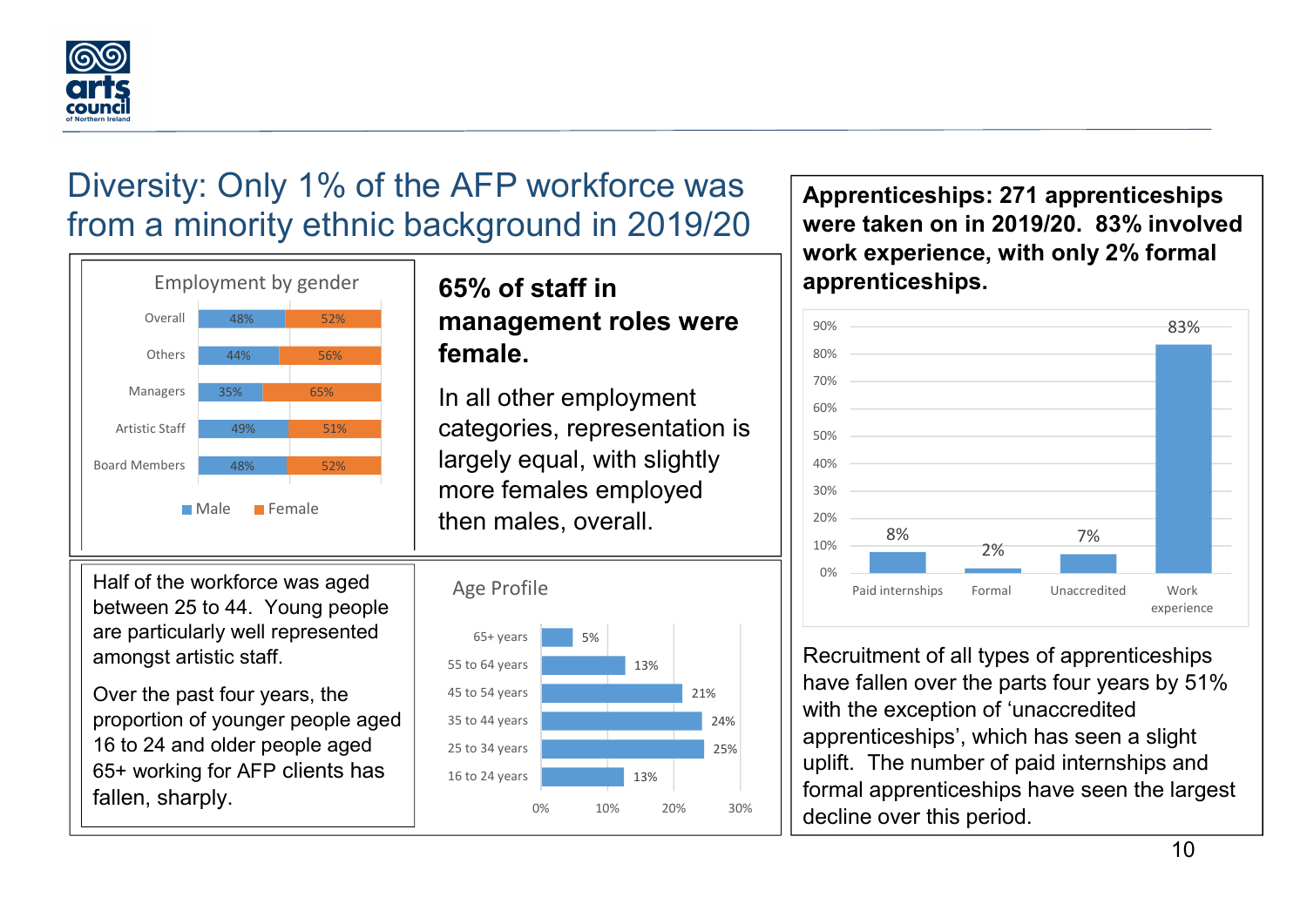

#### Activity: There were an estimated 6.2m individual engagements with AFP organisations in 2019/20 via performances, participation based events, visual art exhibitions and festivals.

Ticketing: Overall ticket yield for 2019/20 stood at £14m, a slight fall compared to the previous year.

Average ticket yield continues to increase each year and now stands at £20.69.

The number of concessionary tickets distributed fell (as a proportion of tickets availiable) from 16% to 11%.





The number of activities delivered by AFP organisation increased by 10% overall, compared to the previous year.

Each activity area saw double digit increases in engagement with the exception of performances where audiences grew by a more modest 4% over the same period.

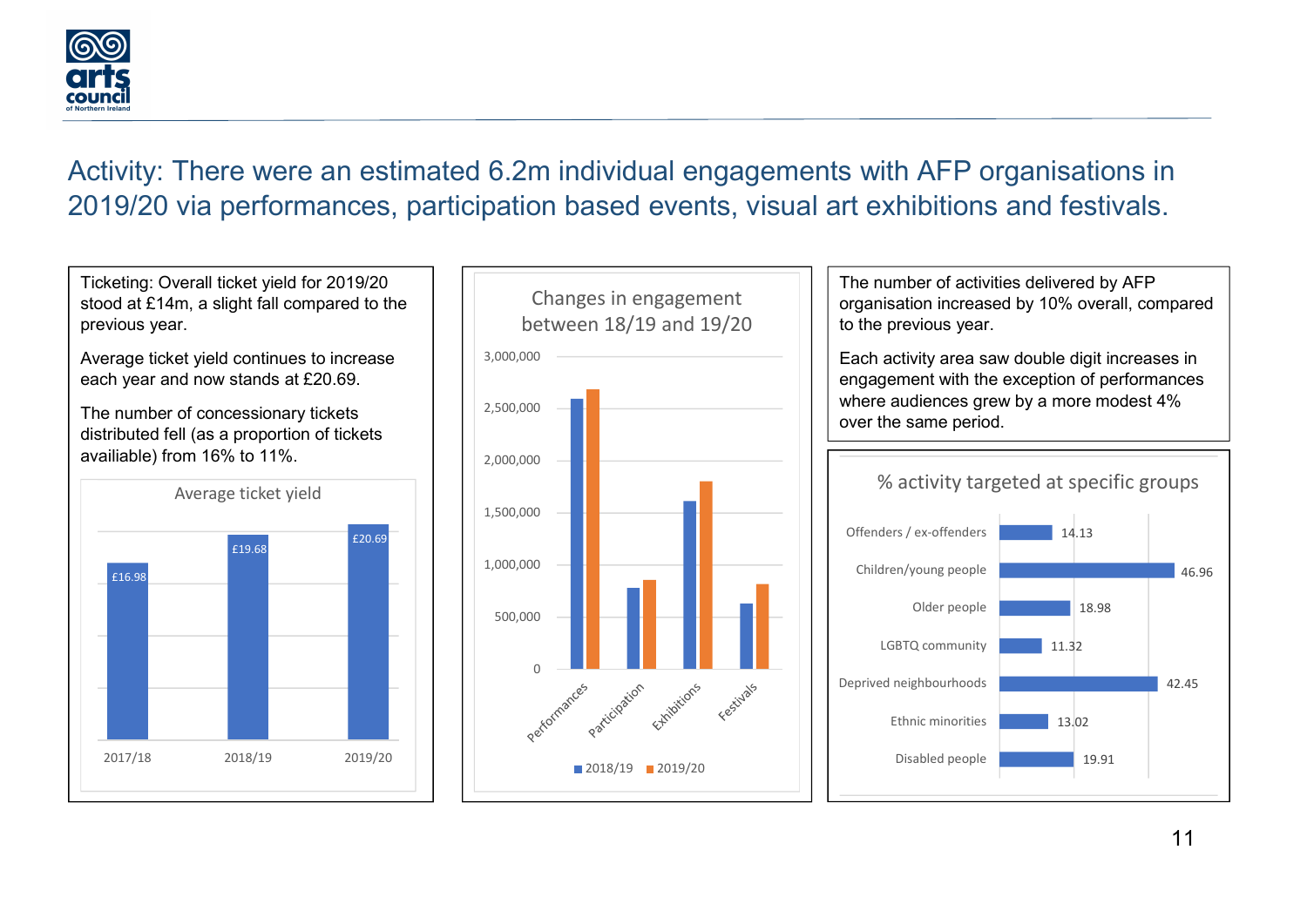

#### Appendix 1 – 2019/20 AFP Organisations

| Organisation                                          | <b>Scale</b> | <b>Primary Artform</b>         |
|-------------------------------------------------------|--------------|--------------------------------|
| Aisling Ghear Theatre Company                         | Small        | Drama                          |
| All Set Cross Cultural Project                        | Small        | <b>Traditional Arts</b>        |
| An Droichead                                          | Medium       | <b>Traditional Arts</b>        |
| An Gaelaras Ltd                                       | Large        | <b>Traditional Arts</b>        |
| Andersonstown Traditional & Contemporary Music School | Small        | <b>Traditional Arts</b>        |
| <b>Array Studios</b>                                  | Small        | <b>Visual Arts</b>             |
| Arts & Business Northern Ireland                      | Medium       | Combined                       |
| Arts Care                                             | Medium       | <b>Visual Arts</b>             |
| ArtsEkta                                              | Medium       | Combined                       |
| <b>Beat Carnival</b>                                  | Medium       | Circus/Street Theatre/Carnival |
| <b>Belfast Community Circus School</b>                | Medium       | Circus/Street Theatre/Carnival |
| <b>Belfast Exposed Photography</b>                    | Medium       | <b>Visual Arts</b>             |
| <b>Belfast International Arts Festival</b>            | Medium       | Combined                       |
| <b>Belfast Music Society</b>                          | Small        | Music                          |
| <b>Belfast Print Workshop</b>                         | Small        | <b>Visual Arts</b>             |
| BelfastTrad (Traditional Music and Dance Society)     | Small        | <b>Traditional Arts</b>        |
| <b>Big Telly Theatre Company</b>                      | Medium       | Drama                          |
| Cahoots NI Ltd                                        | Medium       | Drama                          |
| Camerata Ireland                                      | Medium       | Music                          |
| Catalyst Arts Ltd                                     | Small        | <b>Visual Arts</b>             |
| <b>Cathedral Quarter Arts Festival</b>                | Medium       | Combined                       |
| Centre for Contemporary Art Derry - Londonderry       | Small        | <b>Visual Arts</b>             |
| Comhaltas Ceoltoiri Eireann                           | Medium       | <b>Traditional Arts</b>        |
| <b>Craft and Design Collective</b>                    | Medium       | <b>Visual Arts</b>             |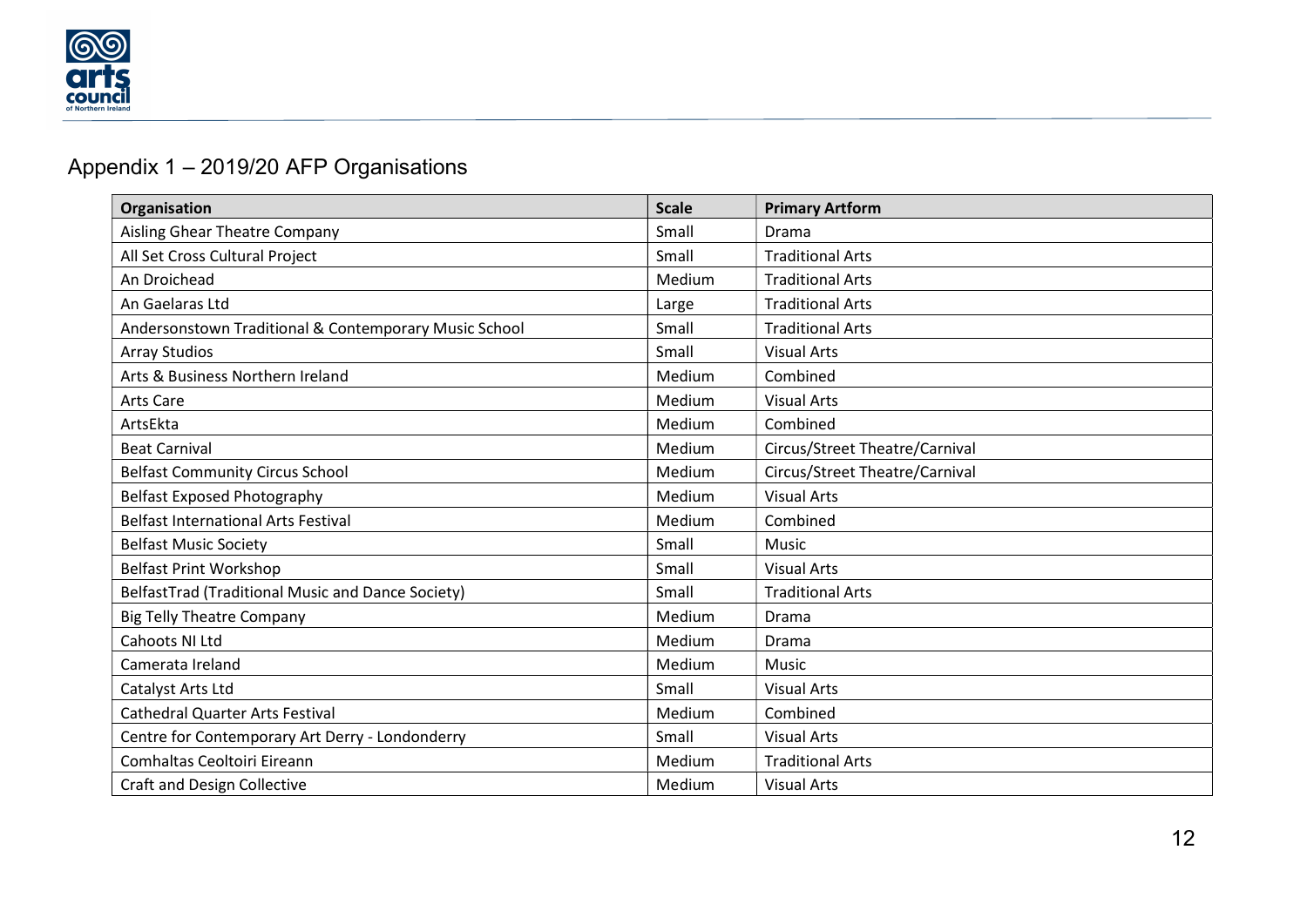

| Organisation                             | <b>Scale</b> | <b>Primary Artform</b>         |
|------------------------------------------|--------------|--------------------------------|
| Creative Exchange                        | Small        | <b>Visual Arts</b>             |
| <b>Crescent Arts Centre</b>              | Large        | Combined                       |
| Cultúrlann McAdam Ó Fiaich               | Medium       | Combined                       |
| Dance Resource Base (NI) Ltd             | Small        | Dance                          |
| Derry Theatre Trust                      | Large        | Combined                       |
| <b>Digital Arts Studios</b>              | Small        | <b>Visual Arts</b>             |
| Down Community Arts Ltd                  | Small        | Combined                       |
| Drake Music Project Northern Ireland     | Small        | Music                          |
| <b>DU Dance</b>                          | Small        | Dance                          |
| Dumbworld Ltd                            | Medium       | <b>Music</b>                   |
| Dun Uladh Ltd                            | Small        | <b>Traditional Arts</b>        |
| Dylan Quinn Dance Theatre                | Small        | Dance                          |
| <b>EastSide Arts</b>                     | Medium       | Combined                       |
| Echo Echo Dance Theatre Company          | Medium       | Dance                          |
| Feile an Phobail                         | Large        | Combined                       |
| <b>Flaxart Studios</b>                   | Small        | <b>Visual Arts</b>             |
| Glasgowbury                              | Medium       | Combined                       |
| <b>Golden Thread Gallery</b>             | Medium       | <b>Visual Arts</b>             |
| <b>Greater Shantallow Community Arts</b> | Medium       | Combined                       |
| In Your Space (NI) Ltd                   | Medium       | Circus/Street Theatre/Carnival |
| Irish Pages Ltd.                         | Small        | Literature                     |
| <b>Irish Traditional Music Archive</b>   | Medium       | <b>Traditional Arts</b>        |
| Kabosh Theatre Ltd                       | Medium       | Drama                          |
| Kids in Control                          | Small        | Drama                          |
| Maiden Voyage (NI) Ltd                   | Small        | Dance                          |
| Millennium Court Arts Centre             | Small        | <b>Visual Arts</b>             |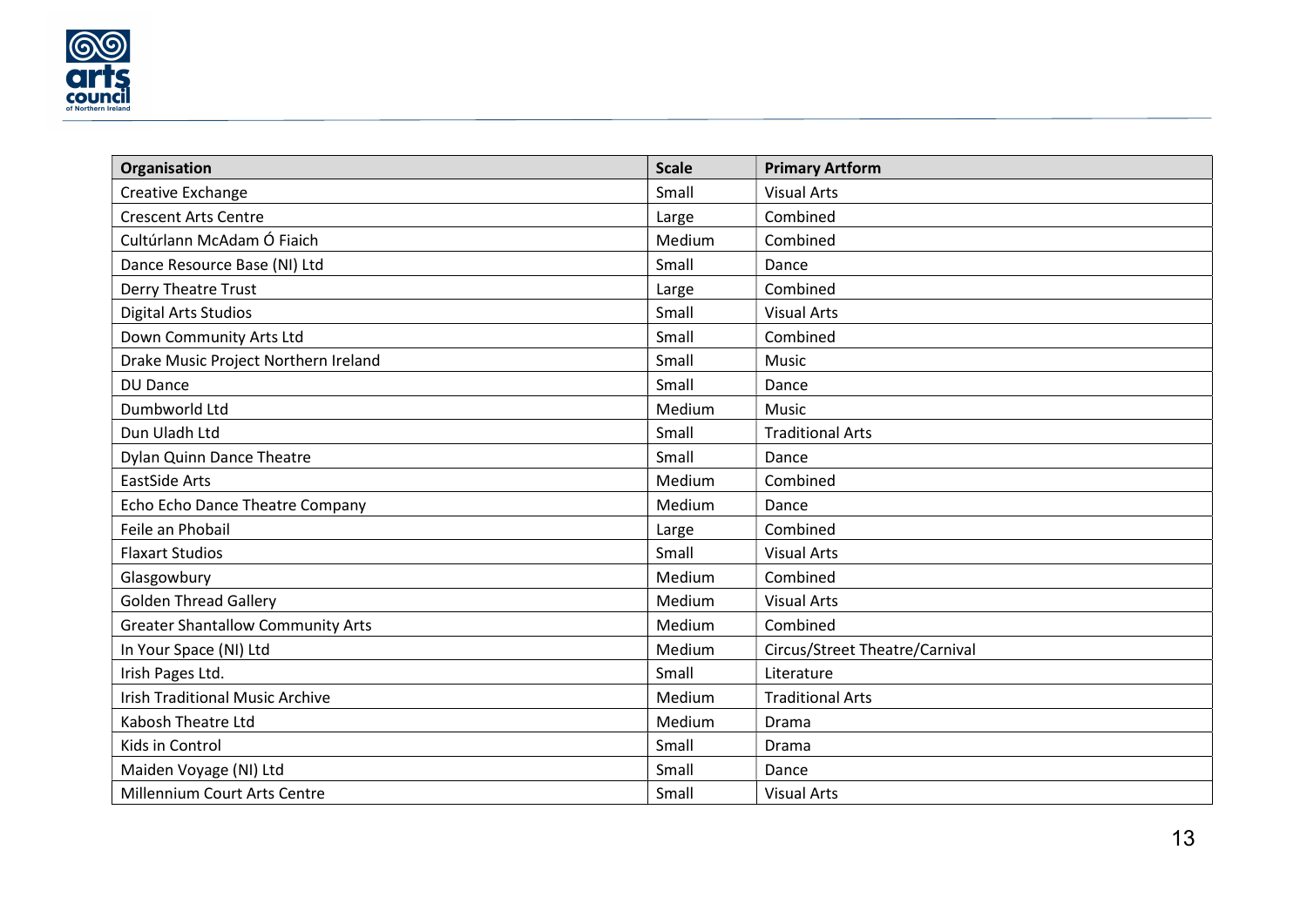

| Organisation                                       | <b>Scale</b> | <b>Primary Artform</b>         |
|----------------------------------------------------|--------------|--------------------------------|
| Moving on Music                                    | Medium       | <b>Music</b>                   |
| <b>Community Arts Partnership</b>                  | Medium       | Combined                       |
| NI Opera                                           | Large        | Music                          |
| The Playhouse                                      | Large        | Combined                       |
| Northern Ireland Piping & Drumming School          | Small        | <b>Traditional Arts</b>        |
| Northern Visions Ltd.                              | Medium       | Combined                       |
| <b>Oh Yeah Music Centre</b>                        | Medium       | Music                          |
| Open Arts                                          | Small        | Combined                       |
| Open House Traditional Arts Festival Ltd           | Medium       | <b>Traditional Arts</b>        |
| Panarts                                            | Small        | Music                          |
| <b>Partisan Productions</b>                        | Small        | Drama                          |
| Source Magazine                                    | Small        | <b>Visual Arts</b>             |
| Play Resource Warehouse                            | Medium       | <b>Visual Arts</b>             |
| Poetry Ireland                                     | Small        | Literature                     |
| <b>Prime Cut Productions Ltd</b>                   | Medium       | Drama                          |
| <b>Prison Arts Foundation</b>                      | Small        | Combined                       |
| QSS @ Bedford Street                               | Small        | <b>Visual Arts</b>             |
| <b>Replay Productions Limited</b>                  | Medium       | Drama                          |
| Seacourt Print Workshop Limited                    | Small        | <b>Visual Arts</b>             |
| <b>Sole Purpose Productions</b>                    | Small        | Drama                          |
| Spanner in the Works                               | Small        | Drama                          |
| <b>Sticky Fingers Arts</b>                         | Medium       | Combined                       |
| <b>Streetwise Community Circus Workshops</b>       | Small        | Circus/Street Theatre/Carnival |
| Armagh Rhymers Educational & Cultural Organisation | Small        | <b>Traditional Arts</b>        |
| The Black Box Trust                                | Medium       | Combined                       |
| The Grand Opera House Trust                        | Large        | Combined                       |